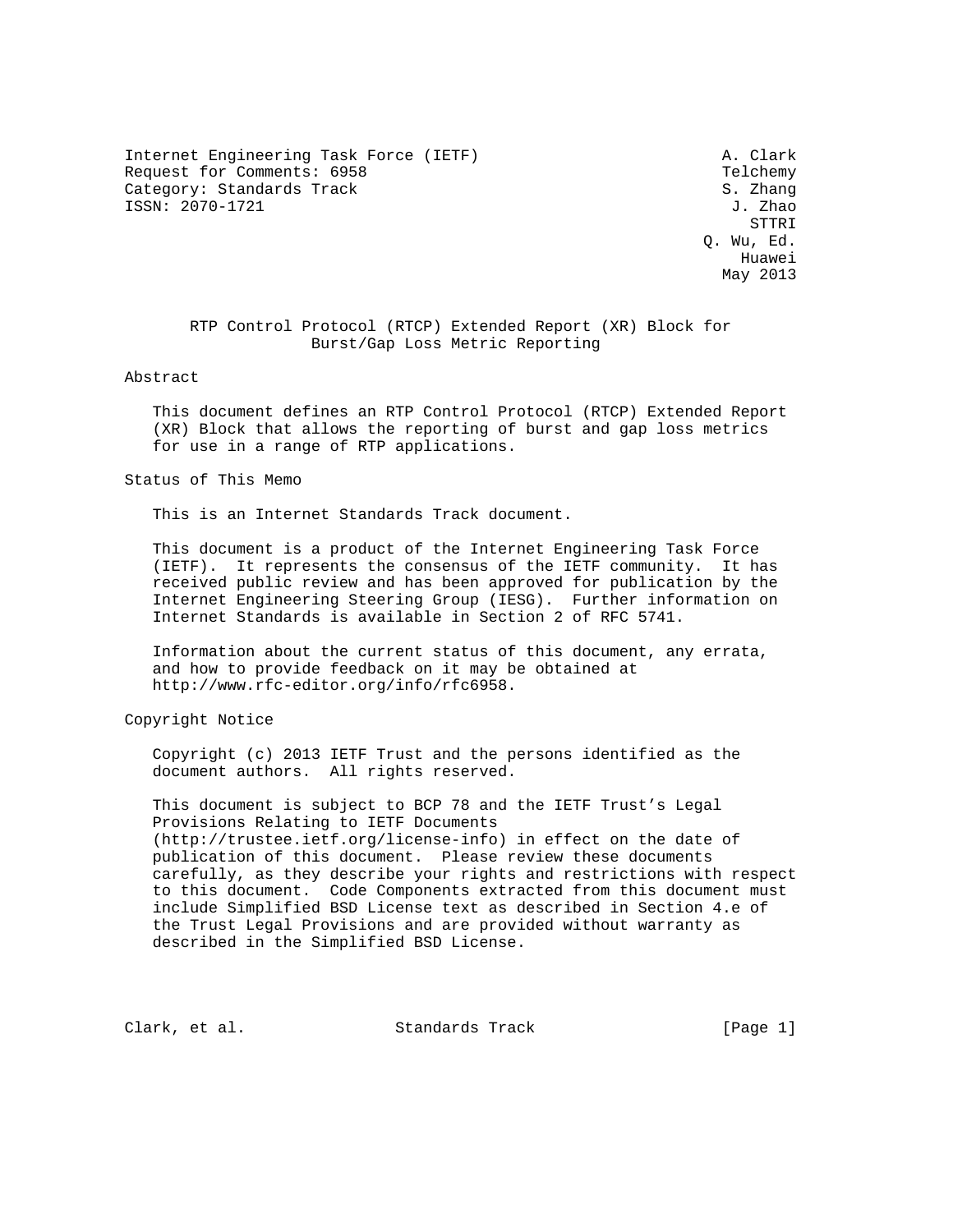| Introduction<br>the contract of the contract of the contract of the contract of the contract of the contract of the contract of | 2             |
|---------------------------------------------------------------------------------------------------------------------------------|---------------|
| Burst/Gap Loss Metrics Block<br>1.1.                                                                                            | 2             |
| 1.2. RTCP and RTCP XR Reports                                                                                                   | $\mathcal{E}$ |
| 1.3. Performance Metrics Framework                                                                                              | 3             |
|                                                                                                                                 | 3             |
|                                                                                                                                 | 3             |
| 3. Burst/Gap Loss Metrics Block                                                                                                 | 4             |
| Report Block Structure<br>3.1.                                                                                                  | 5             |
| 3.2. Definition of Fields in Burst/Gap Loss Metrics Block                                                                       | 5             |
| 3.3. Derived Metrics Based on Reported Metrics                                                                                  | 7             |
| 4. Considerations for Voice-over-IP Applications                                                                                | 8             |
|                                                                                                                                 | 9             |
| SDP rtcp-xr-attrib Attribute Extension $\ldots$<br>5.1.                                                                         | 9             |
| 5.2.                                                                                                                            | 9             |
|                                                                                                                                 | 9             |
| 6.1. New RTCP XR Block Type Value                                                                                               | 9             |
| 6.2. New RTCP XR SDP Parameter                                                                                                  | $\mathsf{Q}$  |
| 6.3. Contact Information for Registrations                                                                                      | 10            |
|                                                                                                                                 | 10            |
| 8.                                                                                                                              | 10            |
| 9.                                                                                                                              | 10            |
|                                                                                                                                 | 11            |
| Normative References<br>10 1                                                                                                    | 11            |
| Informative References<br>10.2.                                                                                                 | 11            |
| Appendix A. Metrics Represented Using the Template from RFC 6390                                                                | 13            |
|                                                                                                                                 |               |

#### 1. Introduction

#### 1.1. Burst/Gap Loss Metrics Block

 This document defines a new block type to augment those defined in [RFC3611] for use in a range of RTP applications. The new block type supports the reporting of the proportion of packets lost by the network. The losses during loss bursts are reported, together with the number of bursts and additional data, allowing the calculation of statistical parameters (mean and variance) of the distribution of burst lengths. Some uses of these metrics depend on the availability of the metric "cumulative number of packets lost" from RTCP [RFC3550].

 This block provides information on transient IP problems. Burst/gap metrics are typically used in Cumulative reports; however, they also may be used in Interval reports. The burstiness of packet loss affects user experience, may influence any sender strategies to mitigate the problem, and may also have diagnostic value.

Clark, et al. Standards Track [Page 2]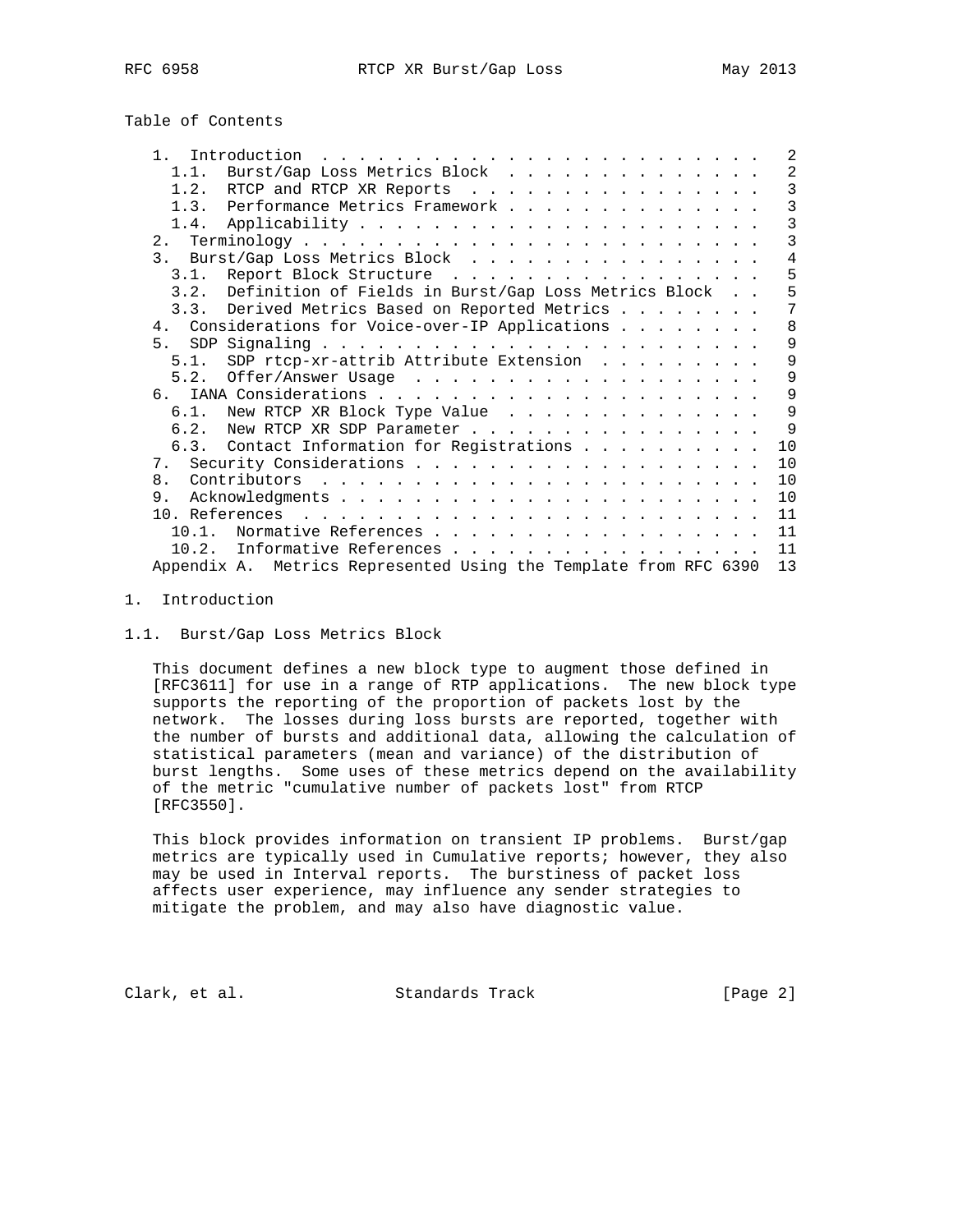The metric belongs to the class of transport-related end system metrics defined in [RFC6792].

 The definitions of "burst", "gap", "loss", and "discard" are consistent with definitions in [RFC3611]. To accommodate the range of jitter buffer algorithms and packet discard logic that may be used by implementors, the method used to distinguish between bursts and gaps may be an equivalent method to that defined in [RFC3611]. The method used should produce the same result as that defined in [RFC3611] for conditions of burst packet loss but may produce different results for conditions of time-varying jitter.

1.2. RTCP and RTCP XR Reports

 The use of RTCP for reporting is defined in [RFC3550]. [RFC3611] defines an extensible structure for reporting by using an RTCP Extended Report (XR). This document defines a new Extended Report block for use with [RFC3550] and [RFC3611].

1.3. Performance Metrics Framework

 The Performance Metrics Framework [RFC6390] provides guidance on the definition and specification of performance metrics. The "Guidelines for Use of the RTP Monitoring Framework" [RFC6792] provides guidelines for reporting block format using RTCP XR. The Metrics Block described in this document is in accordance with the guidelines in [RFC6390] and [RFC6792].

1.4. Applicability

 These metrics are applicable to a range of RTP applications that contain jitter buffers and don't use stream repair means, e.g., Forward Error Correction (FEC) [RFC5109] and/or retransmission [RFC4588].

2. Terminology

 The key words "MUST", "MUST NOT", "REQUIRED", "SHALL", "SHALL NOT", "SHOULD", "SHOULD NOT", "RECOMMENDED", "MAY", and "OPTIONAL" in this document are to be interpreted as described in RFC 2119 [RFC2119].

Clark, et al. Standards Track [Page 3]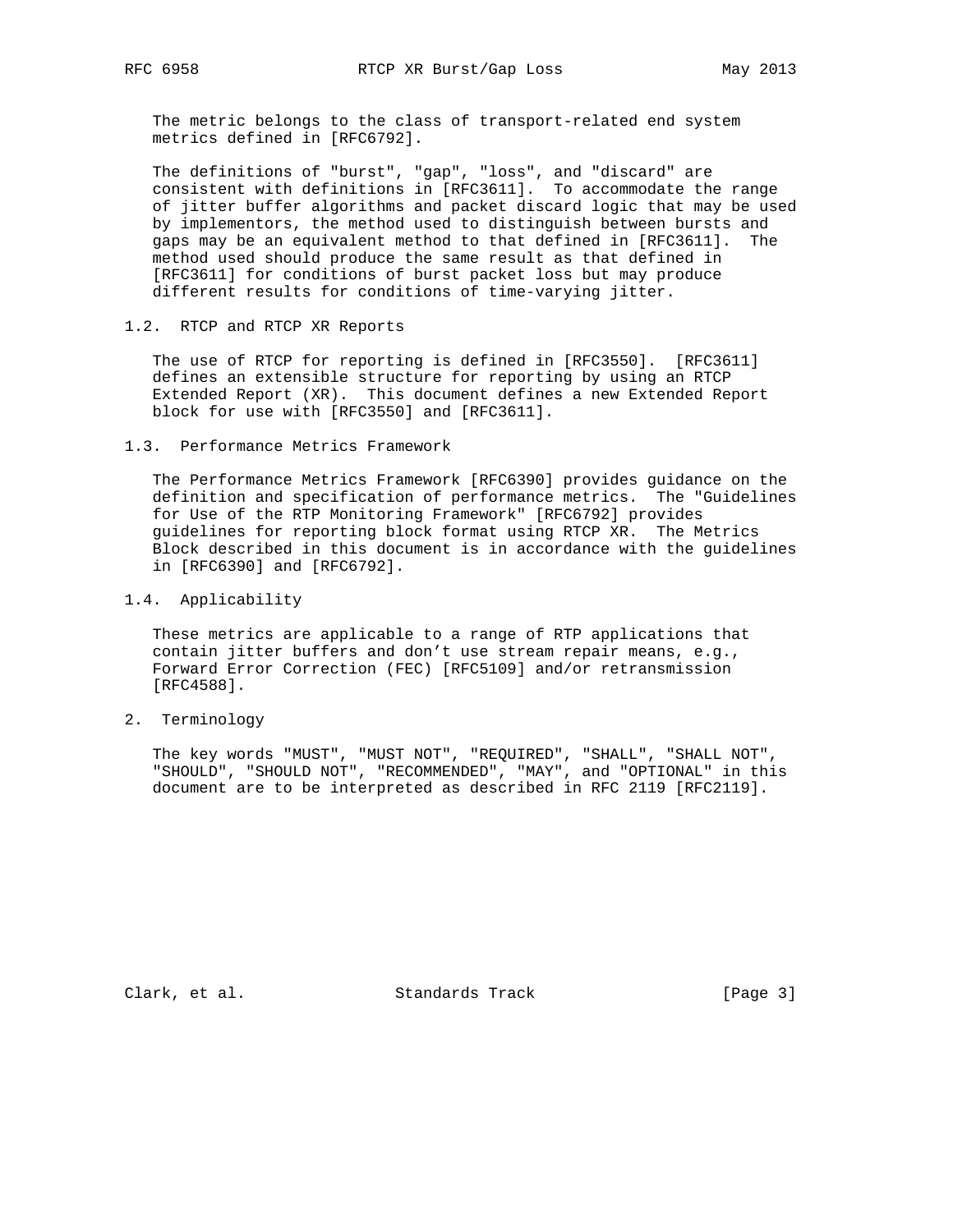In addition, the following terms are defined:

## Received, Lost, and Discarded

 A packet shall be regarded as lost if it fails to arrive within an implementation-specific time window. A packet that arrives within this time window but is too early or late to be played out or thrown away before playout due to packet duplication or redundancy shall be regarded as discarded. A packet shall be classified as one of received (or OK), discarded, or lost. The metric "cumulative number of packets lost" defined in [RFC3550] reports a count of packets lost from the media stream (single Synchronization Source (SSRC) within a single RTP session). Similarly, the metric "number of packets discarded" defined in [DISCARD] reports a count of packets discarded from the media stream (single SSRC within single RTP session) arriving at the receiver. The post-repair Loss RLE metric, which is defined in [RFC5725], can be used to report the number of packets that are not recovered by any repair techniques that are in use.

Bursts and Gaps

 The terms "burst" and "gap" are used in a manner consistent with that of RTCP XR [RFC3611]. RTCP XR views an RTP stream as being divided into bursts, which are periods when the loss rate is high enough to cause noticeable quality degradation (generally over 5 percent loss rate) and gaps, which are periods when lost packets are infrequent and hence quality is generally acceptable.

# 3. Burst/Gap Loss Metrics Block

 Metrics in this block report on burst/gap loss in the stream arriving at the RTP system. The measurement of these metrics is made at the receiving end of the RTP stream. Each instance of this Metrics Block refers by SSRC to a separate auxiliary Measurement Information Block [RFC6776], which describes the measurement periods in use (see RFC 6776, Section 4.2).

 This Metrics Block relies on the measurement period in the Measurement Information Block indicating the span of the report. Senders MUST send this block in the same compound RTCP packet as the Measurement Information Block. Receivers MUST verify that the measurement period is received in the same compound RTCP packet as this Metrics Block. If not, this Metrics Block MUST be discarded.

Clark, et al. Standards Track [Page 4]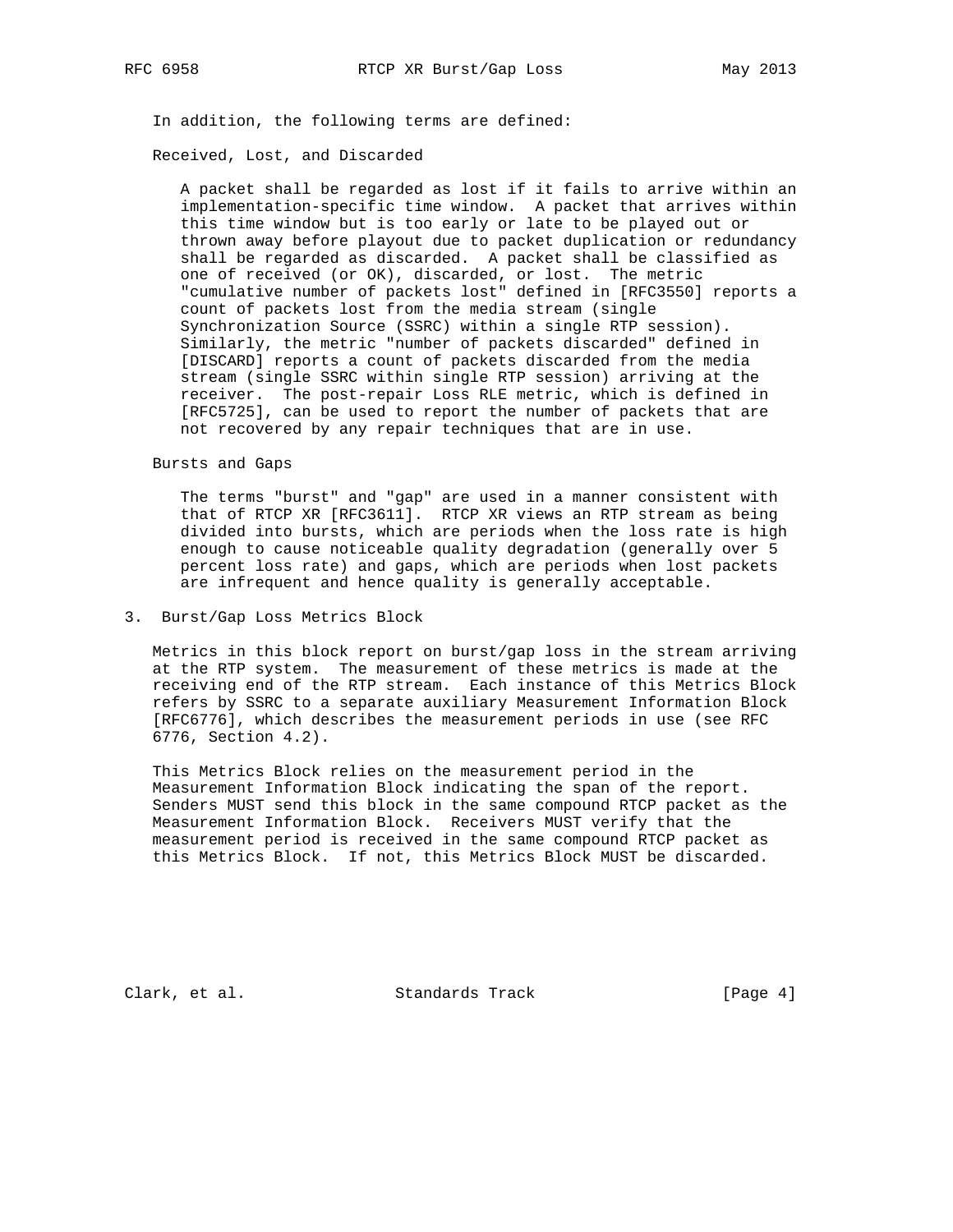# 3.1. Report Block Structure

The structure of the Burst/Gap Loss Metrics Block is as follows.

 $0$  1 2 3 0 1 2 3 4 5 6 7 8 9 0 1 2 3 4 5 6 7 8 9 0 1 2 3 4 5 6 7 8 9 0 1 +-+-+-+-+-+-+-+-+-+-+-+-+-+-+-+-+-+-+-+-+-+-+-+-+-+-+-+-+-+-+-+-+  $BT=20$  | I  $|C|$  resv. | Block Length = 5 +-+-+-+-+-+-+-+-+-+-+-+-+-+-+-+-+-+-+-+-+-+-+-+-+-+-+-+-+-+-+-+-+ SSRC of Source +-+-+-+-+-+-+-+-+-+-+-+-+-+-+-+-+-+-+-+-+-+-+-+-+ -+-+-+-+-+-+-+-+ | Threshold | Sum of Burst Durations (ms) +-+-+-+-+-+-+-+-+-+-+-+-+-+-+-+-+-+-+-+-+-+-+-+-+-+-+-+-+-+-+-+-+ Packets Lost in Bursts [2015] Total... +-+-+-+-+-+-+-+-+-+-+-+-+-+-+-+-+-+-+-+-+-+-+-+-+-+-+-+-+-+-+-+-+ | ...Packets Expected in Bursts | Number of Bursts | Sum of| +-+-+-+-+-+-+-+-+-+-+-+-+-+-+-+-+-+-+-+-+-+-+-+-+-+-+-+-+-+-+-+-+ ...Squares of Burst Durations (ms-squared) +-+-+-+-+-+-+-+-+-+-+-+-+-+-+-+-+-+-+-+-+-+-+-+-+-+-+-+-+-+-+-+-+

Figure 1: Report Block Structure

3.2. Definition of Fields in Burst/Gap Loss Metrics Block

Block Type (BT): 8 bits

A Burst/Gap Loss Metrics Block is identified by the constant 20.

Interval Metric flag (I): 2 bits

 This field is used to indicate whether the burst/gap loss metrics are Sampled, Interval, or Cumulative metrics:

 I=10: Interval Duration - the reported value applies to the most recent measurement interval duration between successive metrics reports.

 I=11: Cumulative Duration - the reported value applies to the accumulation period characteristic of cumulative measurements.

 I=01: Sampled Value - the reported value is a sampled instantaneous value.

 In this document, burst/gap loss metrics can only be measured over definite intervals and cannot be sampled. Also, the value I=00 is reserved for future use. Senders MUST NOT use the values I=00 or I=01. If a block is received with I=00 or I=01, the receiver MUST discard the block.

Clark, et al. Standards Track [Page 5]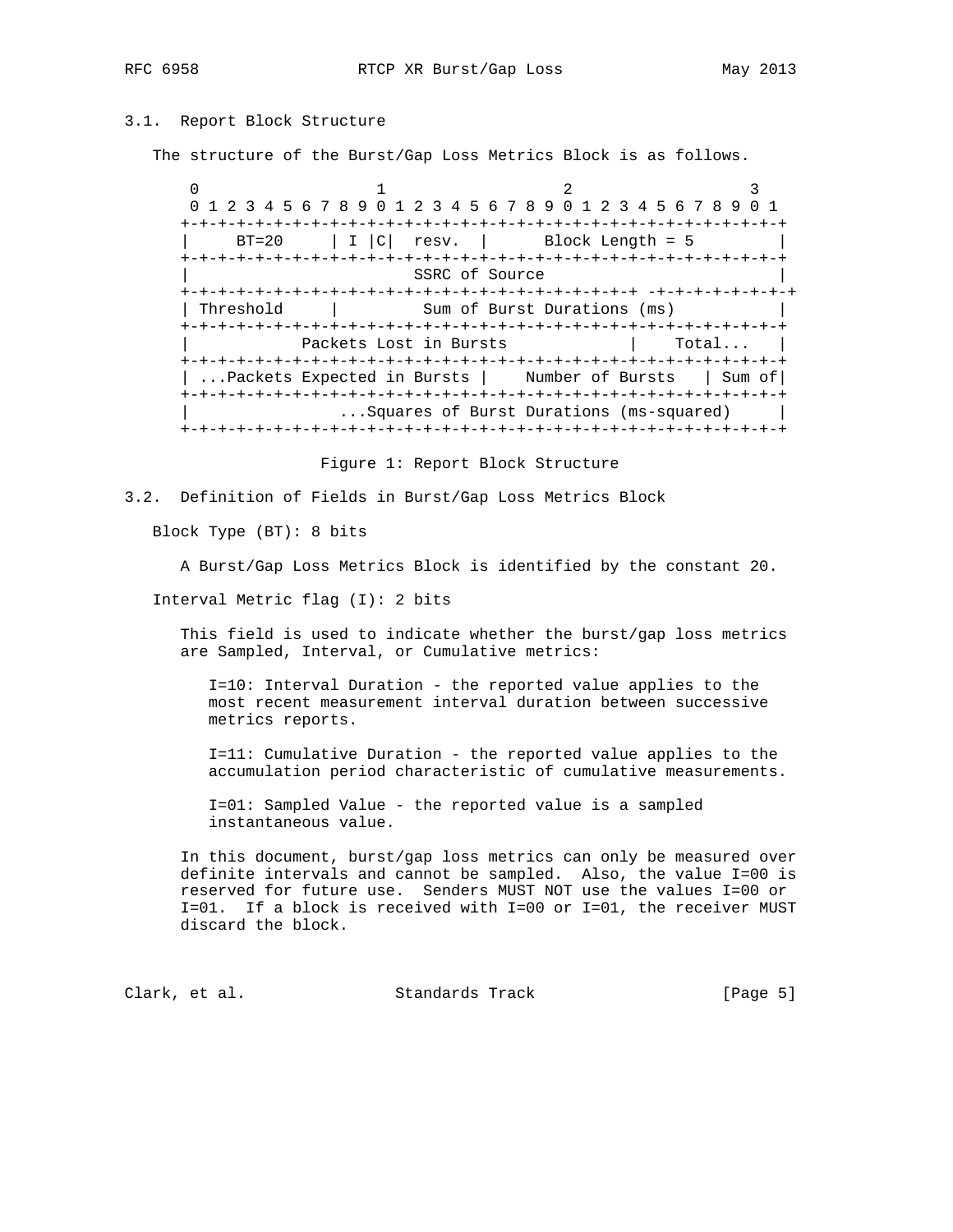Loss and Discard Combination flag (C): 1 bit

 The 'C' flag is used to indicate whether the loss/discard report is combined with the burst/gap loss report in the same compound RTCP packet. The value is set to '1' if the loss/discard report and the burst gap loss report are combined. Otherwise, the value is set to '0'. If the 'C' flag is set to '1' but the burst/gap discard was not sent, the receiver MUST discard the burst/gap loss.

Reserved (resv.): 5 bits

 These bits are reserved. They MUST be set to zero by senders and ignored by receivers (see [RFC6709], Section 4.2).

Block Length: 16 bits

 The length of this report block in 32-bit words, minus one. For the Burst/Gap Loss Metrics Block, the block length is equal to 5. The block MUST be discarded if the block length is set to a different value.

SSRC of Source: 32 bits

As defined in Section 4.1 of [RFC3611].

Threshold: 8 bits

 The Threshold is equivalent to Gmin in [RFC3611], i.e., the number of successive packets that must be received prior to and following a lost packet in order for this lost packet to be regarded as part of a gap. Note that the threshold is calculated in accordance with the Gmin Calculation defined in Section 4.7.2 of RFC 3611.

Sum of Burst Durations (ms): 24 bits

 The total duration of bursts of lost packets in the period of the report (Interval or Cumulative).

 The measured value is an unsigned value. If the measured value exceeds 0xFFFFFD, the value 0xFFFFFE MUST be reported to indicate an over-range measurement. If the measurement is unavailable, the value 0xFFFFFF MUST be reported.

Clark, et al. Standards Track [Page 6]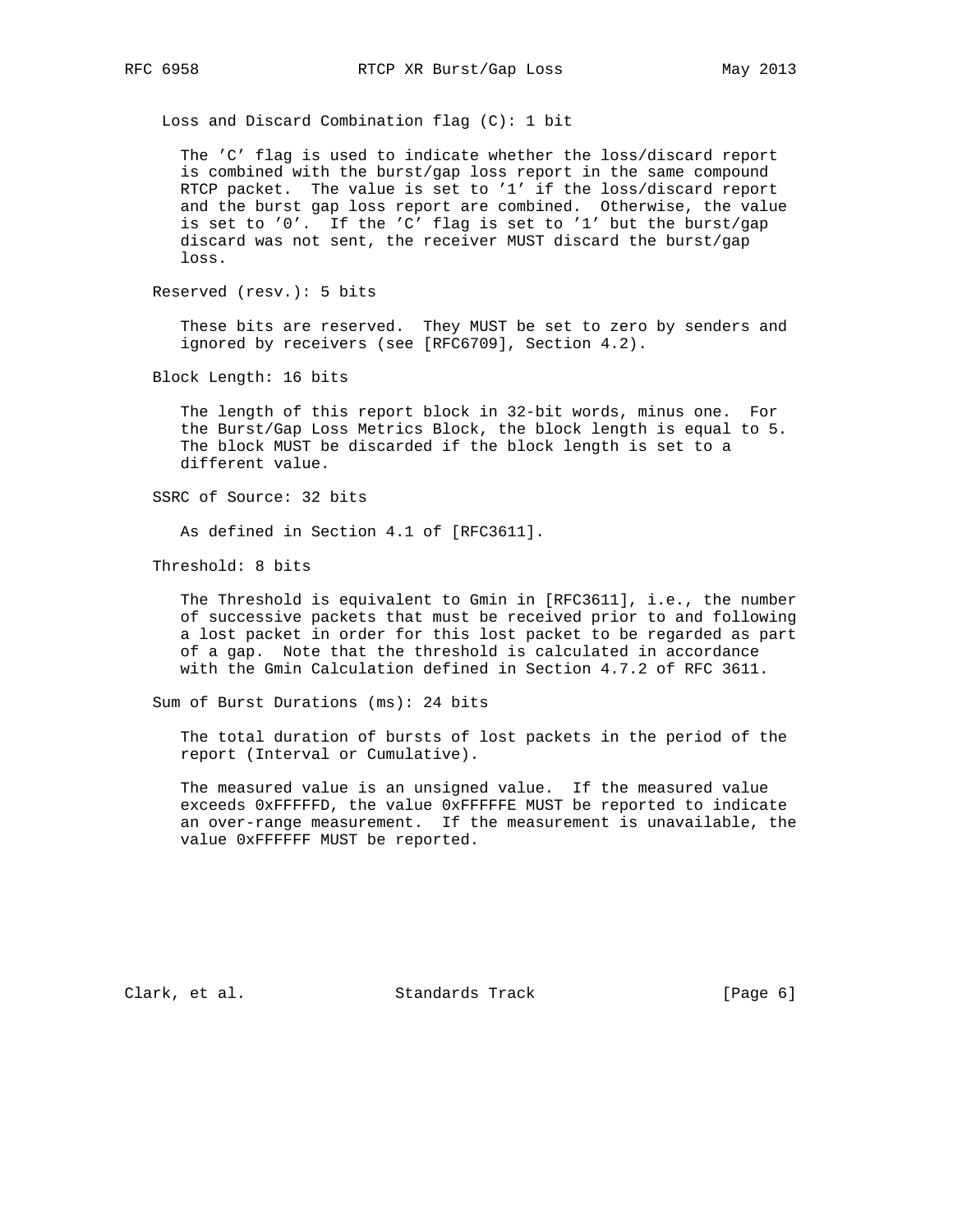Packets Lost in Bursts: 24 bits

The total number of packets lost during loss bursts.

 The measured value is an unsigned value. If the measured value exceeds 0xFFFFFD, the value 0xFFFFFE MUST be reported to indicate an over-range measurement. If the measurement is unavailable, the value 0xFFFFFF MUST be reported.

Total Packets Expected in Bursts: 24 bits

 The total number of packets expected during loss bursts (that is, the sum of received packets and lost packets).

 The measured value is an unsigned value. If the measured value exceeds 0xFFFFFD, the value 0xFFFFFE MUST be reported to indicate an over-range measurement. If the measurement is unavailable, the value 0xFFFFFF MUST be reported.

Number of Bursts: 16 bits

 The number of bursts in the period of the report (Interval or Cumulative).

 The measured value is an unsigned value. If the measured value exceeds 0xFFFD, the value 0xFFFE MUST be reported to indicate an over-range measurement. If the measurement is unavailable, the value 0xFFFF MUST be reported.

Sum of Squares of Burst Durations (ms-squared): 36 bits

 The sum of the squares of burst durations (where individual burst durations are expressed in ms) in the period of the report (Interval or Cumulative). The units for this quantity are milliseconds-squared.

 The measured value is an unsigned value. If the measured value exceeds 0xFFFFFFFFD, the value 0xFFFFFFFFE MUST be reported to indicate an over-range measurement. If the measurement is unavailable, the value 0xFFFFFFFFF MUST be reported.

3.3. Derived Metrics Based on Reported Metrics

 The metrics described here are intended to be used as described in this section, in conjunction with information from the Measurement Information Block [RFC6776] and also with the metric "cumulative number of packets lost" provided in standard RTCP [RFC3550].

Clark, et al. Standards Track [Page 7]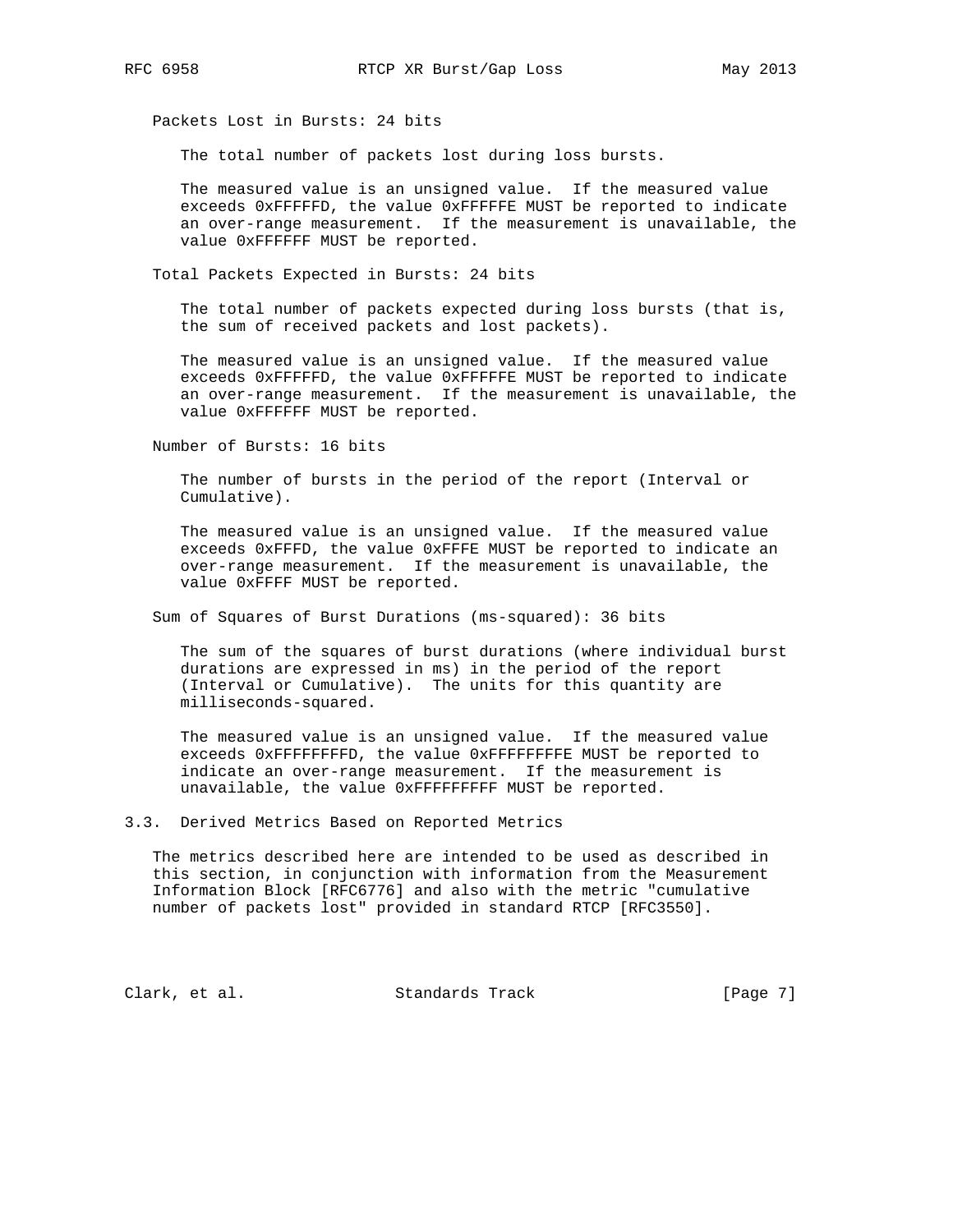These metrics provide information relevant to statistical parameters, including:

- o the fraction of packets lost during bursts (i.e., Burst Loss Rate in [SUMSTAT]), which can be calculated using the metric "Packets Loss in Bursts" and the metric "Total Packets Expected in Bursts" provided in the Burst/Gap Loss Metrics Block.
- o the fraction of packets lost during gaps (i.e., Gap Loss Rate in [SUMSTAT]), which can be calculated using the metric "Packets Loss in Bursts" and the metric "Total Packets Expected in Bursts" provided in the Burst/Gap Loss Metrics Block.
- o burst duration mean [SUMSTAT], which can be calculated using the metric "Packets Loss in Bursts" and the metric "Total Packets Expected in Bursts" provided in the Burst/Gap Loss Metrics Block.
- o burst duration variance [SUMSTAT], which can be calculated using the metric "Packets Loss in Bursts" and the metric "Total Packets Expected in Bursts" provided in the Burst/Gap Loss Metrics Block.

 The details on calculation of these parameters in the metrics are described in [SUMSTAT].

4. Considerations for Voice-over-IP Applications

 This Metrics Block is applicable to a broad range of RTP applications. Where the metric is used with a Voice-over-IP (VoIP) application and the stream repair means is not available, the following considerations apply.

 RTCP XR views a call as being divided into bursts, which are periods when the loss rate is high enough to cause noticeable call quality degradation (generally over 5 percent loss rate), and gaps, which are periods when lost packets are infrequent and hence call quality is generally acceptable.

 If Voice Activity Detection is used, the Burst and Gap Durations shall be determined as if silence packets had been sent, i.e., a period of silence in excess of Gmin packets will terminate a burst condition.

 The recommended value for the threshold Gmin in [RFC3611] causes a burst during which the call quality is degraded to a similar extent as it would be during a typical Pulse Code Modulation (PCM) Severely Errored Second.

Clark, et al. Standards Track [Page 8]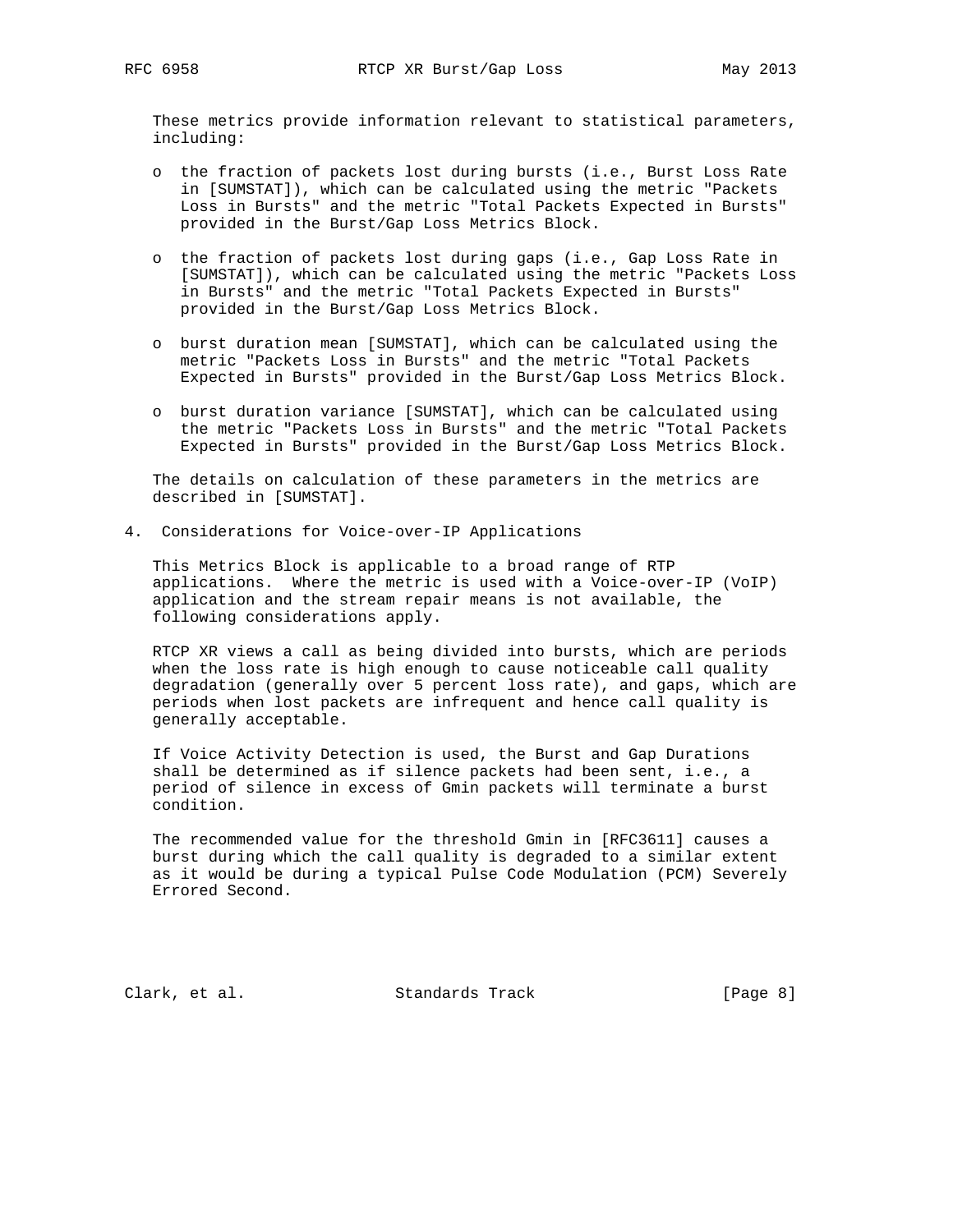5. SDP Signaling

 [RFC3611] defines the use of the Session Description Protocol (SDP) [RFC4566] for signaling the use of XR blocks. XR blocks MAY be used without prior signaling.

5.1. SDP rtcp-xr-attrib Attribute Extension

 This section augments the SDP [RFC4566] attribute "rtcp-xr" defined in [RFC3611] by providing an additional value of "xr-format" to signal the use of the report block defined in this document. The ABNF [RFC5234] syntax is below.

xr-format =/ xr-bgl-block

xr-bgl-block = "burst-gap-loss"

5.2. Offer/Answer Usage

 When SDP is used in the offer/answer context, the SDP Offer/Answer usage defined in [RFC3611] for unilateral "rtcp-xr" attribute parameters applies. For detailed usage of offer/answer for unilateral parameters, refer to Section 5.2 of [RFC3611].

6. IANA Considerations

 New block types for RTCP XR are subject to IANA registration. For general guidelines on IANA considerations for RTCP XR, refer to [RFC3611].

6.1. New RTCP XR Block Type Value

 This document assigns the block type value 20 in the IANA "RTP Control Protocol Extended Reports (RTCP XR) Block Type Registry" to the "Burst/Gap Loss Metrics Block".

6.2. New RTCP XR SDP Parameter

 This document also registers a new parameter "burst-gap-loss" in the "RTP Control Protocol Extended Reports (RTCP XR) Session Description Protocol (SDP) Parameters Registry".

Clark, et al. Standards Track [Page 9]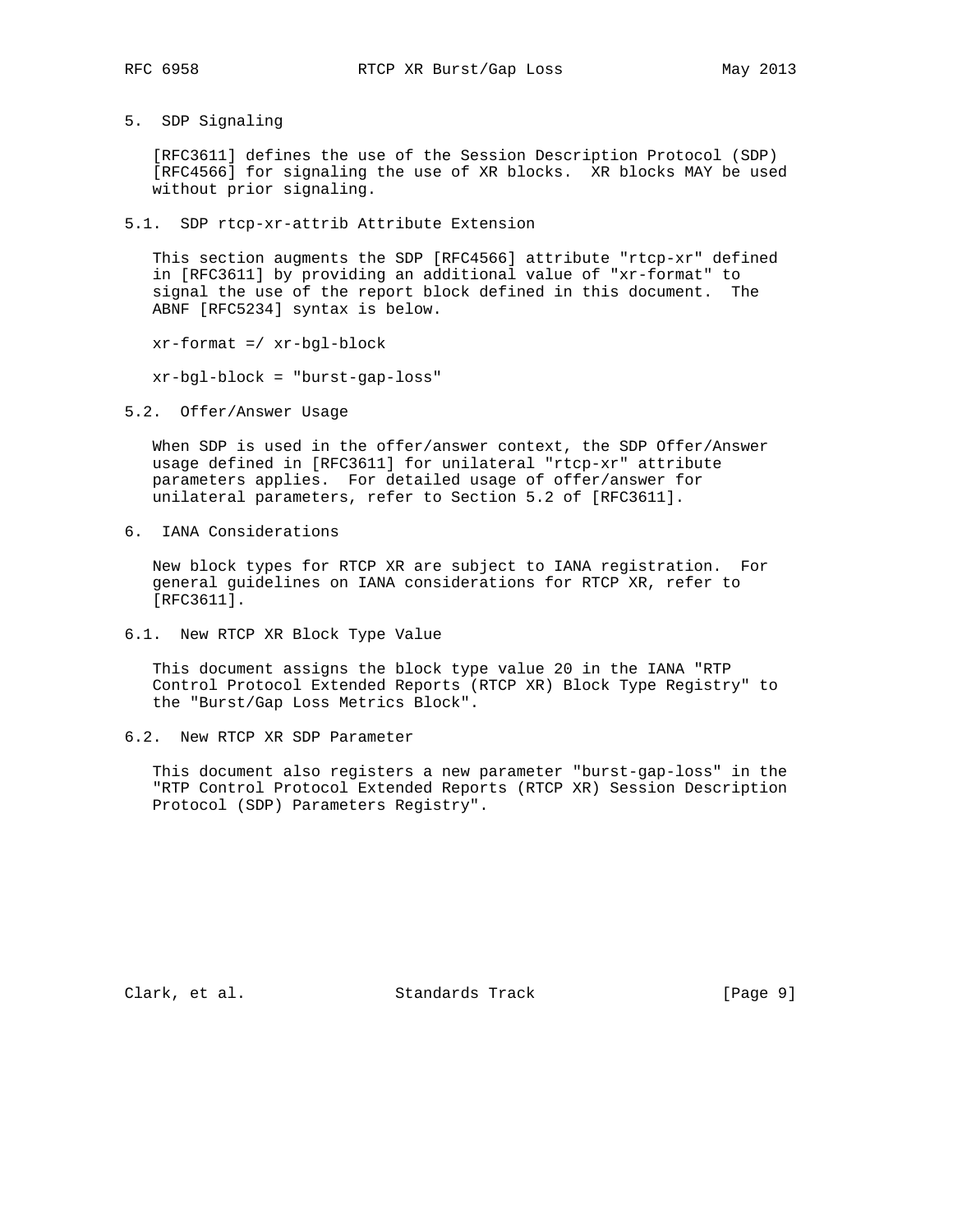6.3. Contact Information for Registrations

The contact information for the registrations is:

Qin Wu (sunseawq@huawei.com)

 101 Software Avenue, Yuhua District Nanjing, Jiangsu 210012 China

7. Security Considerations

 This block does not provide per-packet statistics, so the risk to confidentiality documented in Section 7, paragraph 3 of [RFC3611] does not apply. However, the gaps indicated within this block could be used to detect the timing of other events on the path between the sender and receiver. For example, a competing multimedia stream might cause a loss burst for the duration of the stream, allowing the receiver of this block to know when the competing stream was active. This risk is not a significant threat since the only information leaked is the timing of the loss, not the cause. Besides this, it is believed that this proposed RTCP XR report block introduces no other new security considerations beyond those described in [RFC3611].

8. Contributors

Geoff Hunt wrote the initial draft of this document.

9. Acknowledgments

 The authors gratefully acknowledge reviews and feedback provided by Bruce Adams, Philip Arden, Amit Arora, Bob Biskner, Kevin Connor, Claus Dahm, Randy Ethier, Roni Even, Jim Frauenthal, Albert Higashi, Tom Hock, Shane Holthaus, Paul Jones, Rajesh Kumar, Keith Lantz, Mohamed Mostafa, Amy Pendleton, Colin Perkins, Mike Ramalho, Ravi Raviraj, Albrecht Schwarz, Tom Taylor, Hideaki Yamada, Adam Roach, Dan Romascanu, Chris Lonvick, Alfred C. Morton Jr., Pete Resnick, Ted Lemon, Stephen Farrell, Richard Barnes, and Benoit Claise.

Clark, et al. Standards Track [Page 10]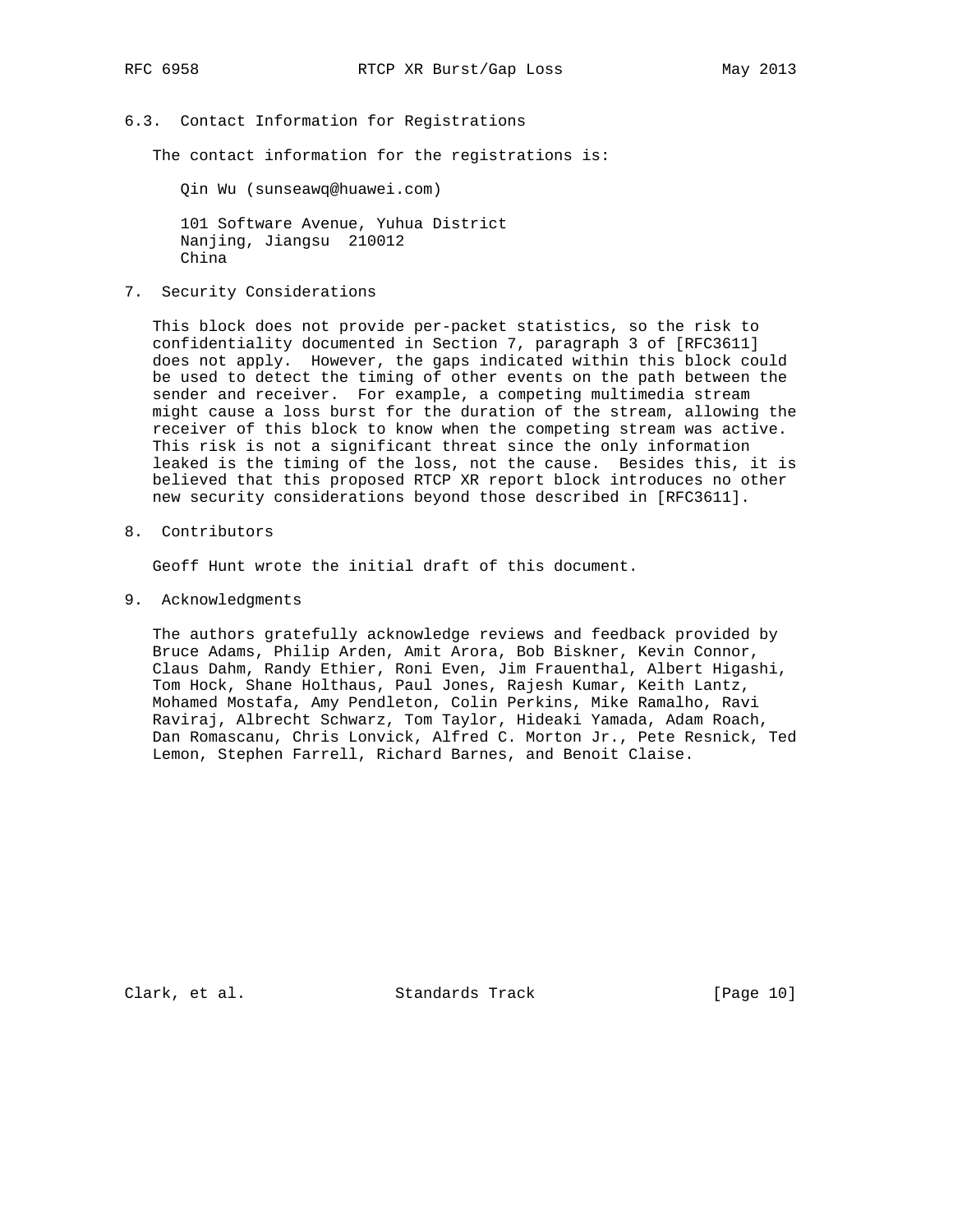# 10. References

- 10.1. Normative References
	- [RFC2119] Bradner, S., "Key words for use in RFCs to Indicate Requirement Levels", BCP 14, RFC 2119, March 1997.
	- [RFC3550] Schulzrinne, H., Casner, S., Frederick, R., and V. Jacobson, "RTP: A Transport Protocol for Real-Time Applications", STD 64, RFC 3550, July 2003.
	- [RFC3611] Friedman, T., Caceres, R., and A. Clark, "RTP Control Protocol Extended Reports (RTCP XR)", RFC 3611, November 2003.
	- [RFC4566] Handley, M., Jacobson, V., and C. Perkins, "SDP: Session Description Protocol", RFC 4566, July 2006.
	- [RFC5234] Crocker, D. and P. Overell, "Augmented BNF for Syntax Specifications: ABNF", STD 68, RFC 5234, January 2008.
	- [RFC5725] Begen, A., Hsu, D., and M. Lague, "Post-Repair Loss RLE Report Block Type for RTP Control Protocol (RTCP) Extended Reports (XRs)", RFC 5725, February 2010.
- 10.2. Informative References
	- [DISCARD] Clark, A., Huang, R., and Q. Wu, Ed., "RTP Control Protocol (RTCP) Extended Report (XR) Block for Discard Count metric Reporting", Work in Progress, April 2013.
	- [RFC4588] Rey, J., Leon, D., Miyazaki, A., Varsa, V., and R. Hakenberg, "RTP Retransmission Payload Format", RFC 4588, July 2006.
	- [RFC5109] Li, A., "RTP Payload Format for Generic Forward Error Correction", RFC 5109, December 2007.
	- [RFC6390] Clark, A. and B. Claise, "Guidelines for Considering New Performance Metric Development", BCP 170, RFC 6390, October 2011.
	- [RFC6709] Carpenter, B., Aboba, B., and S. Cheshire, "Design Considerations for Protocol Extensions", RFC 6709, September 2012.

Clark, et al. Standards Track [Page 11]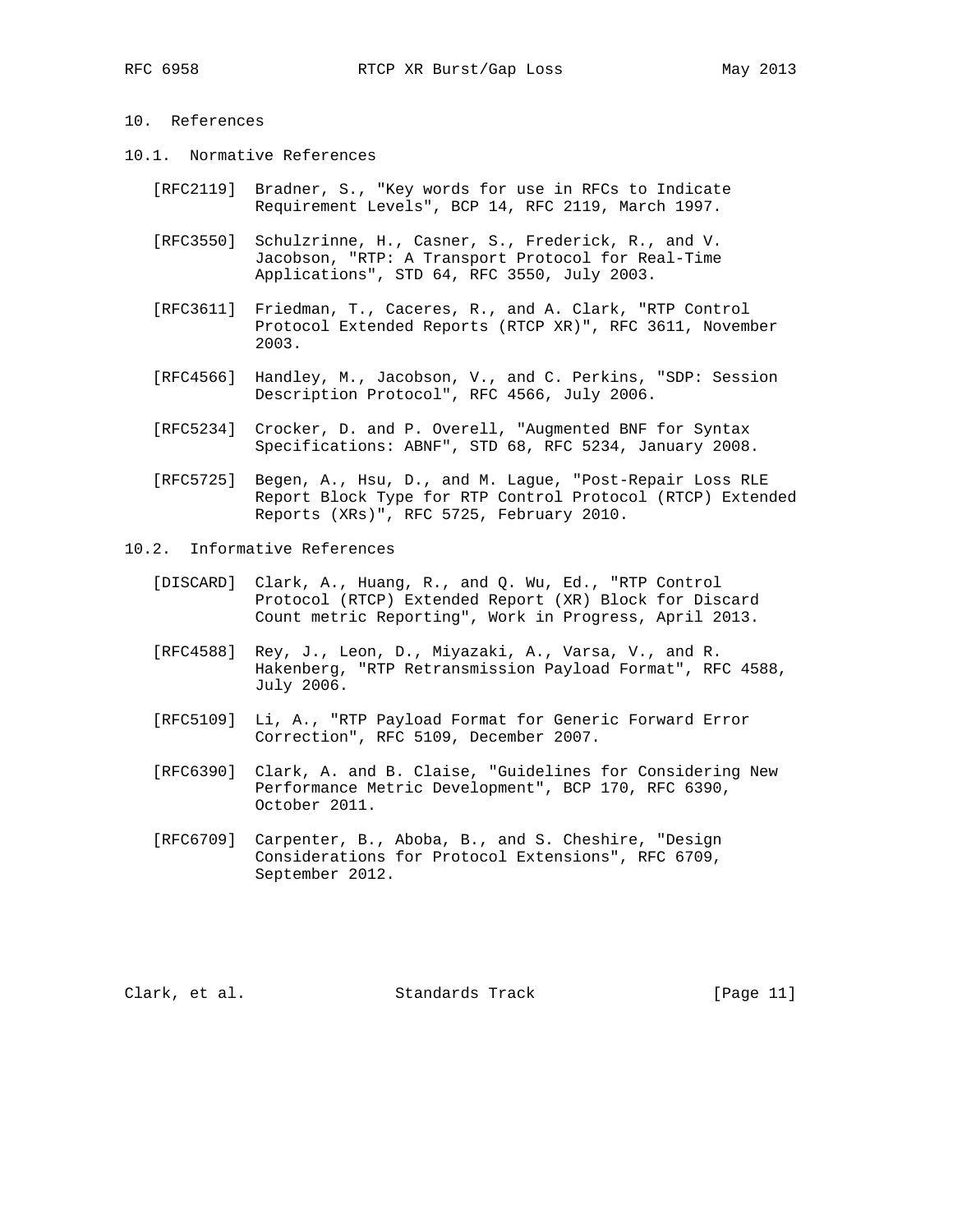- [RFC6776] Clark, A. and Q. Wu, "Measurement Identity and Information Reporting Using a Source Description (SDES) Item and an RTCP Extended Report (XR) Block", RFC 6776, October 2012.
- [RFC6792] Wu, Q., Hunt, G., and P. Arden, "Guidelines for Use of the RTP Monitoring Framework", RFC 6792, November 2012.
- [SUMSTAT] Zorn, G., Schott, R., Wu, Q., Ed., and R. Huang, "RTP Control Protocol (RTCP) Extended Report (XR) Blocks for Summary Statistics Metrics Reporting", Work in Progress, March 2013.

Clark, et al. Standards Track [Page 12]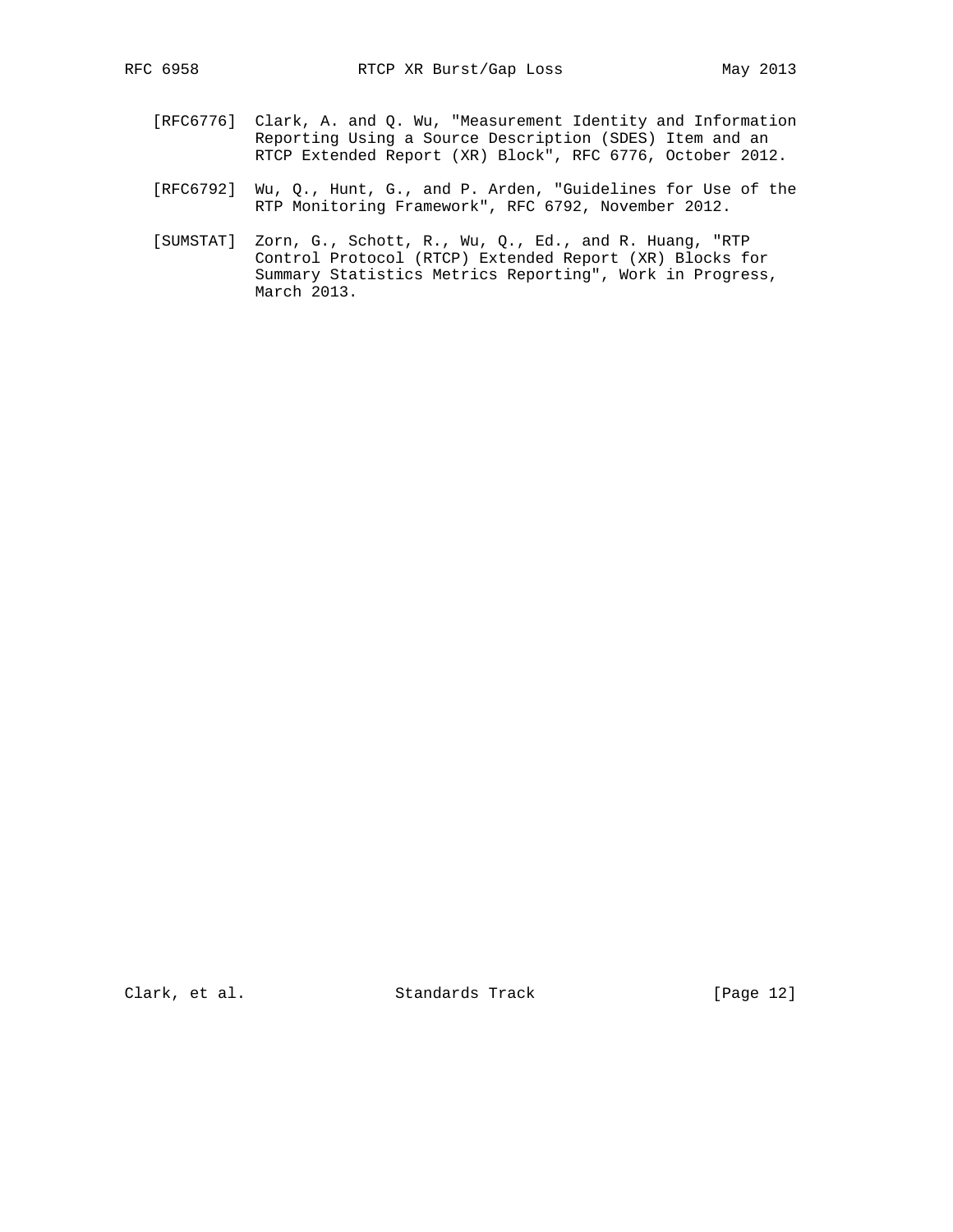Appendix A. Metrics Represented Using the Template from RFC 6390

 The six metrics defined in this document are described below using the template from Section 5.4.4 of RFC 6390.

- a. Threshold Metric
	- \* Metric Name: Threshold in RTP
	- \* Metric Description: The Threshold is equivalent to Gmin in [RFC3611], i.e., the number of successive RTP packets that must be received prior to and following a lost RTP packet in order for this lost RTP packet to be regarded as part of a gap.
	- \* Method of Measurement or Calculation: See Section 3.2, Threshold definition.
	- \* Units of Measurement: See Section 3.2, Threshold definition.
	- \* Measurement Point(s) with Potential Measurement Domain: See Section 3, 1st paragraph.
	- \* Measurement Timing: See Section 3, 2nd paragraph for measurement timing and Section 3.2 for Interval Metric flag.
	- \* Use and Applications: See Section 1.4.
	- \* Reporting Model: See RFC 3611.
- b. Sum of Burst Durations Metric
	- \* Metric Name: Sum of Burst Durations in RTP
	- \* Metric Description: The total duration of bursts of lost RTP packets in the period of the report.
	- \* Method of Measurement or Calculation: See Section 3.2, Sum of Burst Durations definition.
	- \* Units of Measurement: See Section 3.2, Sum of Burst Durations definition.
	- \* Measurement Point(s) with Potential Measurement Domain: See Section 3, 1st paragraph.
	- \* Measurement Timing: See Section 3, 2nd paragraph for measurement timing and Section 3.2 for Interval Metric flag.

| Clark, et al.<br>Standards Track | [Page 13] |  |  |
|----------------------------------|-----------|--|--|
|----------------------------------|-----------|--|--|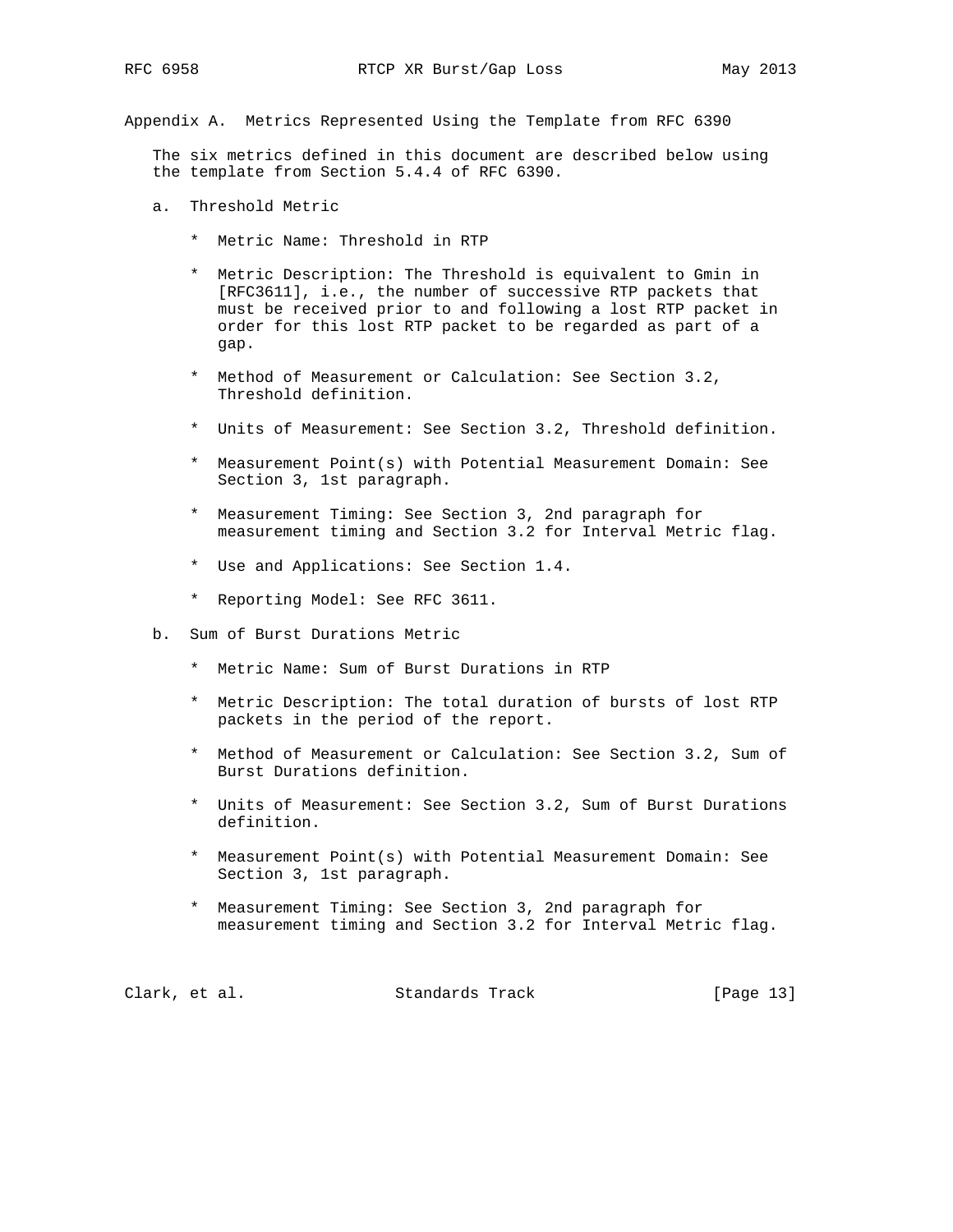- - \* Use and Applications: See Section 1.4.
	- \* Reporting Model: See RFC 3611.
	- c. Packets Lost in Bursts Metric
		- \* Metric Name: RTP Packets lost in bursts
		- \* Metric Description: The total number of RTP packets lost during loss bursts.
		- \* Method of Measurement or Calculation: See Section 3.2, Packets Lost in Bursts definition.
		- \* Units of Measurement: See Section 3.2, Packets lost in bursts definition.
		- \* Measurement Point(s) with Potential Measurement Domain: See Section 3, 1st paragraph.
		- \* Measurement Timing: See Section 3, 2nd paragraph for measurement timing and Section 3.2 for Interval Metric flag.
		- \* Use and Applications: See Section 1.4.
		- \* Reporting Model: See RFC 3611.
	- d. Total Packets Expected in Bursts Metric
		- \* Metric Name: Total RTP packets expected in bursts
		- \* Metric Description: The total number of RTP packets expected during loss bursts (that is, the sum of received RTP packets and lost RTP packets).
		- \* Method of Measurement or Calculation: See Section 3.2, Total packets expected in bursts definition.
		- \* Units of Measurement: See Section 3.2, Total packets expected in bursts definition.
		- \* Measurement Point(s) with Potential Measurement Domain: See Section 3, 1st paragraph.
		- \* Measurement Timing: See Section 3, 2nd paragraph for measurement timing and Section 3.2 for Interval Metric flag.
		- \* Use and Applications: See Section 1.4.

| Clark, et al.<br>Standards Track | [Page $14$ ] |  |
|----------------------------------|--------------|--|
|----------------------------------|--------------|--|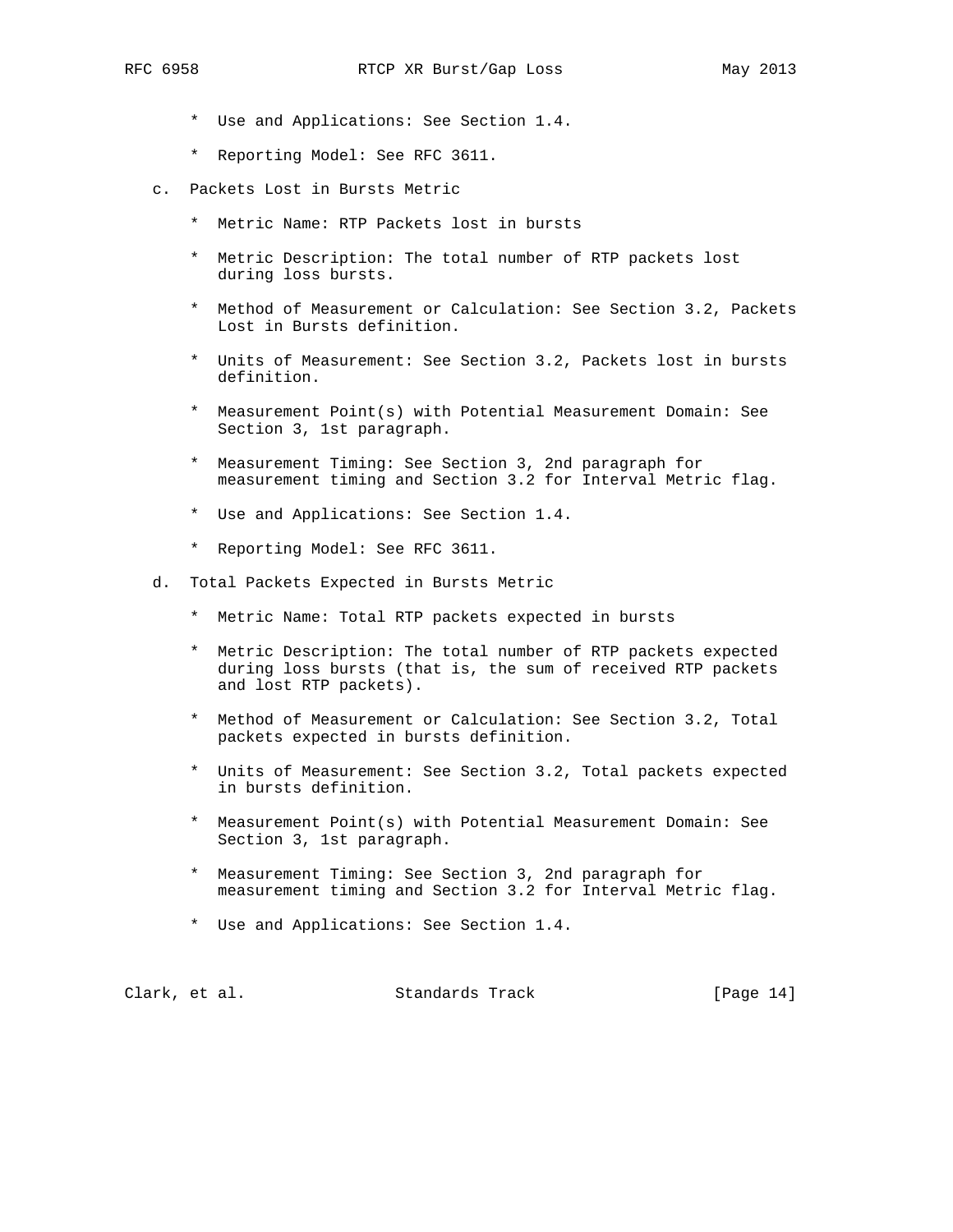- \* Reporting Model: See RFC 3611.
- e. Number of Bursts Metric
	- \* Metric Name: Number of bursts in RTP
	- \* Metric Description: The total duration of bursts of lost RTP packets in the period of the report.
	- \* Method of Measurement or Calculation: See Section 3.2, Number of bursts definition.
	- \* Units of Measurement: See Section 3.2, Number of bursts definition.
	- \* Measurement Point(s) with Potential Measurement Domain: See Section 3, 1st paragraph.
	- \* Measurement Timing: See Section 3, 2nd paragraph for measurement timing and Section 3.2 for Interval Metric flag.
	- \* Use and Applications: See Section 1.4.
	- \* Reporting Model: See RFC 3611.
- f. Sum of Squares of Burst Durations Metric
	- \* Metric Name: Sum of Squares of Burst Durations in RTP
	- \* Metric Description: The sum of the squares of burst durations (where individual burst durations are expressed in ms) over in the period of the report.
	- \* Method of Measurement or Calculation: See Section 3.2, Sum of Squares of Burst Durations definition.
	- \* Units of Measurement: See Section 3.2, Sum of Squares of Burst Durations definition.
	- \* Measurement Point(s) with Potential Measurement Domain: See Section 3, 1st paragraph.
	- \* Measurement Timing: See Section 3, 2nd paragraph for measurement timing and Section 3.2 for Interval Metric flag.
	- \* Use and Applications: See Section 1.4.
	- \* Reporting Model: See RFC 3611.

|  | Clark, et al. | Standards Track | [Page 15] |  |
|--|---------------|-----------------|-----------|--|
|--|---------------|-----------------|-----------|--|